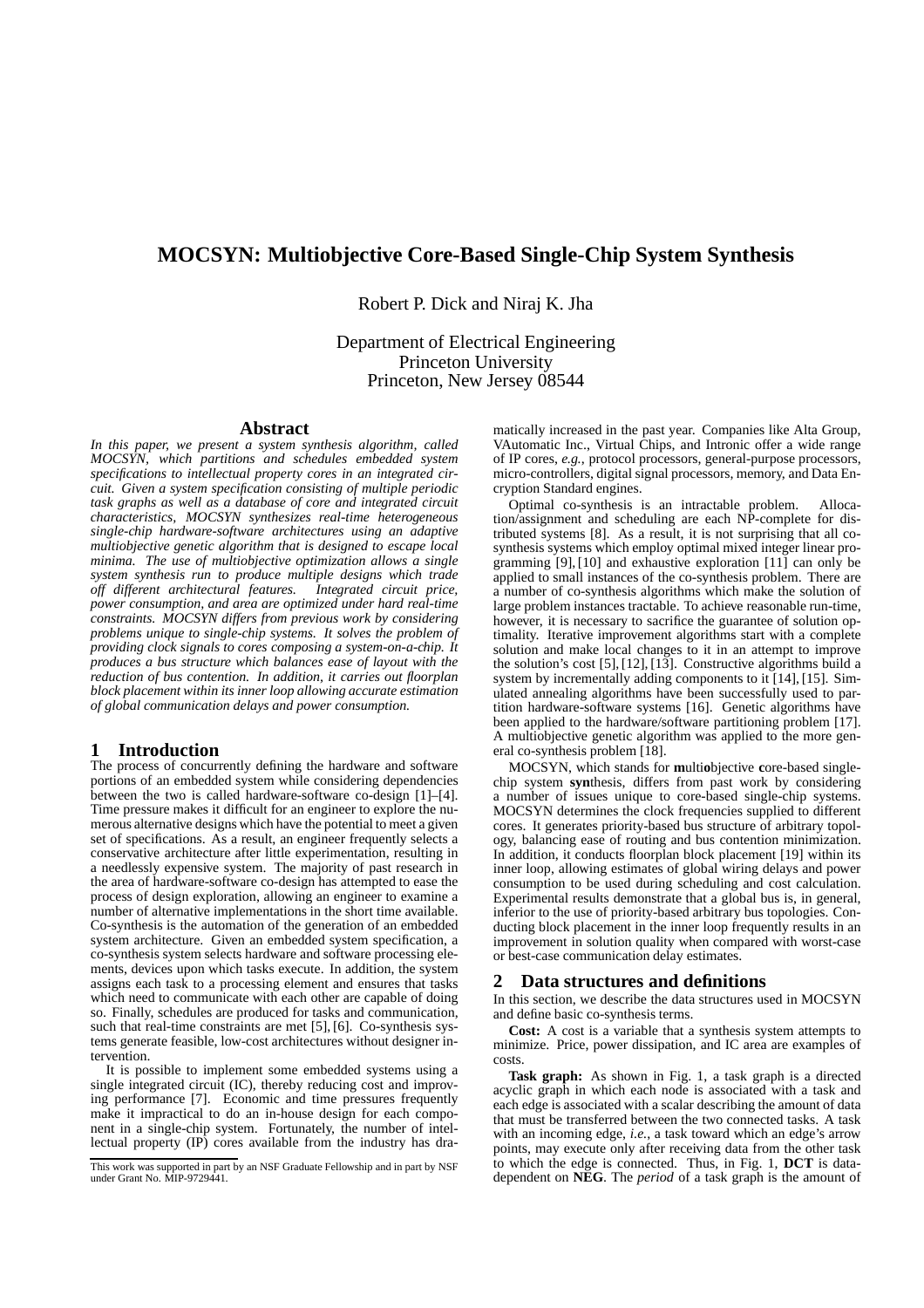

Figure 1: Task graph

time between the earliest start times of its consecutive executions. A node without any outgoing edges is a *sink node*. A *deadline*, the time by which the task associated with the node must complete its execution, exists for every sink node. Other nodes may also have deadlines associated with them.

**Multi-rate:** A multi-rate system contains task graphs with different periods. It was shown in [20] that, in order to guarantee a valid schedule for a multi-rate system, each task graph must repeatedly execute until the least common multiple (LCM) of the periods, termed as the hyperperiod, of all the task graphs in the system has elapsed.

**Core:** A core executes one or more tasks. Multiple cores may be located on the same IC, upon which multiple tasks may execute simultaneously. The following information establishes the relationship between tasks and cores:

- A two-dimensional array indicating the relative worst-case execution time of each task on each core.
- $\bullet$ A two-dimensional array indicating the relative average power dissipation of each task on each core.
- A two-dimensional array indicating the core types upon which each task type may be executed.

In addition, each core has a price which corresponds to royalties paid to the IP producer on a per-use basis. This price is zero for royalty-free IP cores. If IP has a one-time fee instead of, or in addition to, a per-use royalty, the price is equivalent to the one-time fee divided by the expected production volume. Each core has a width, a height, a maximum clock frequency, a variable indicating whether or not its communication is buffered, and an energy consumption per cycle dedicated to communication.

**Core allocation:** The information denoting the number of cores of each type present in an IC.

**Link:** A link is a potential point-to-point contact between a pair of cores. Any given link may be merged with other links during bus formation (see Section 3.7), thereby ceasing to exist.

**Task assignment:** The information denoting the core upon which a given task is executed.

**Architecture:** A set of allocation, assignment, and scheduling information which defines an embedded system.

## **3 The MOCSYN algorithm**

In this section, we give an overview of MOCSYN (see Section 3.1) and describe the algorithms of which it is composed. Section 3.2 describes the algorithm used to determine the clock frequency used for each type of core. Section 3.3 describes the initialization of MOCSYN's data structures. Section 3.4 describes how core allocation and task assignment are determined. Section 3.5 explains how links are prioritized. The block placement algorithm used by MOCSYN is described in Section 3.6. Bus topology generation is explained in Section 3.7. Scheduling is explained in Section 3.8. Finally, cost calculation is described in Section 3.9.

## **3.1 Algorithm overview**

In this subsection, we give a high-level description of the MOCSYN algorithm. MOCSYN carries out the following tasks:

- 1. Determine a *clock frequency* for each core type, subject to trade-off between execution time and power consumption.
- 2. Determine the *allocation* of cores to use.
- 3. Determine the tasks to *assign* to each core, subject to tradeoff between ease of routing and minimization of bus contention.
- 4. Determine a *bus structure* to use on the IC.
- 5. Derive a *block placement* for the cores, allowing an estimation of wire delay, wire power consumption, and silicon area. 6. *Assign* each communication event to a bus.
- 7. *Schedule* the tasks on the cores and the communication events on the communication links.

MOCSYN uses a genetic algorithm to optimize embedded system architectures. In general, genetic algorithms have the ability to escape local minima. They allow solutions to cooperatively share information with each other. Genetic algorithms are especially useful for simultaneously optimizing more than one cost. Conventional iterative improvement and simulated annealing algorithms maintain only one solution at a time. Most single-solution optimization algorithms collapse all costs into a single value with a weighted sum [21], [22]. Genetic algorithms maintain a pool of solutions which evolve in parallel. This allows solutions to be ranked relative to each other. Genetic algorithms are capable of true multiobjective optimization, exploring the *Pareto-optimal set* of solutions, *i.e.*, those solutions which are better than any other solution in at least one way. In a genetic algorithm, solutions are iteratively improved by *mutation*, randomized local changes to a solution, and *crossover*, during which information is shared between different solutions. In this paper, we concentrate on the unique problems encountered when designing single-chip core-based systems.



Figure 2: MOCSYN overview

An overview of the MOCSYN algorithm is shown in Fig. 2. Initially an optimal, but potentially slow, algorithm determines the clock frequency to provide to each core. Basic data structures are then initialized. MOCSYN is a hierarchical algorithm. It uses a genetic algorithm to improve the task assignments of individual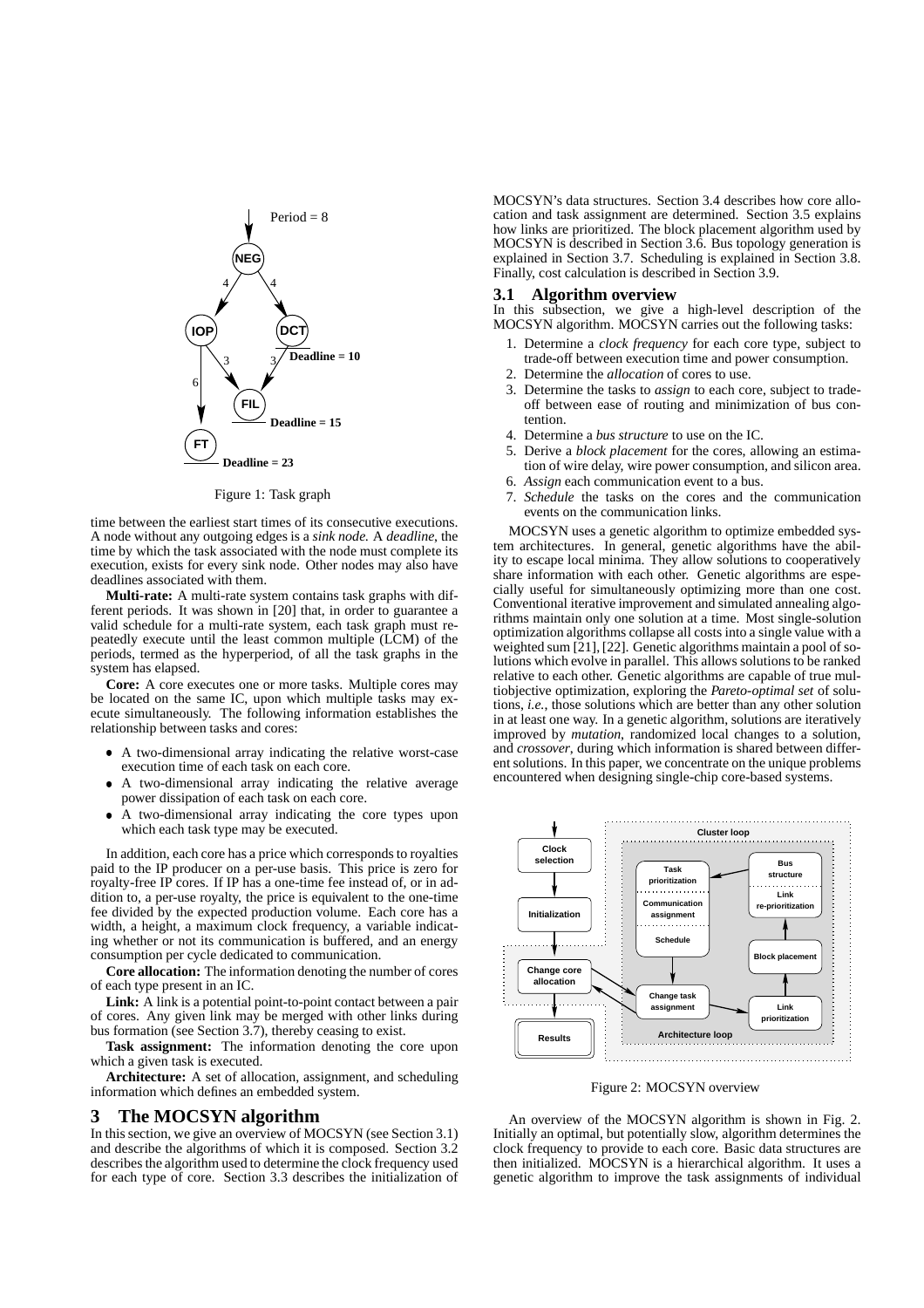architectures. More detailed information about this genetic optimization framework can be found in [23]. After this phase has been repeated an arbitrary (user-selectable) number of times, an attempt is made to improve the core allocation of a *cluster* of architectures, *i.e.*, a collection of architectures which share the same core allocation but may have different task assignments. Within the architecture optimization loop, a number of deterministic algorithms are used to concurrently evaluate the core allocation and task assignment of each architecture. First, a priority is assigned to each link, *i.e.*, the communication carried out between each pair of cores. These priorities are used to generate a block placement for the cores, ensuring that core pairs for which communication priority is high are located near each other. Links are re-prioritized based on global wiring delay information which is extracted from the block placement. A bus structure which trades off potential bus contention for ease of routing is produced. At this point, tasks are prioritized and a schedule is generated for the tasks assigned to each core. Communication events are concurrently assigned to, and scheduled on, busses. At the completion of each architecture optimization loop, changes are made to the task assignments in an attempt to improve them. At the completion of each cluster optimization loop, changes are made to the core allocations in an attempt to improve them. Each of the sub-algorithms noted in Fig. 2 is described in the following sections.

## **3.2 Clock selection**

In this subsection, we discuss the problems associated with selecting a clock frequency for each core in an IC and describe the algorithm used in MOCSYN to solve these problems.

Communication between cores in an IC can be single-frequency synchronous, multi-frequency synchronous, or asynchronous [24], [25]. Single-frequency synchronous communication has the potential to keep communication overhead at a minimum. However, its use requires that all the cores which communicate with each other be clocked at the same frequency. When different cores have different maximum frequencies, all cores must be clocked at a frequency less than or equal to the maximum frequency of the slowest core. Thus, using a single-frequency synchronous communication protocol will generally force sacrifices in core speed. Multi-frequency synchronous communication allows cores with different clock periods to communicate with each other at a rate proportional to the LCM of the communicating core's periods. Unfortunately, when cores have different minimum periods and efforts are made to allow each core to run near its maximum frequency, the LCM of the periods of communicating cores can be significantly higher than the period of any individual core, *e.g.*,  $LCM(5, 7) = 35$ . This generally results in slow communication. A third option is asynchronous communication. Although it has a reputation for increasing communication overhead, we believe that it is the best available option for systems in which different cores are clocked at significantly different frequencies. Using asynchronous communication, communication speed is bounded only by the bus bandwidth and rate at which communicating cores can transmit and receive information. Using asynchronous communication has the additional advantage of making inter-core clock skew irrelevant. Past work provides a framework for automatically synthesizing asynchronous interface protocols [25].

Given that one is using asynchronous communication, the selection of clock frequencies for the cores comprising a single-chip system need not be constrained by communication considerations. However, there are a number of other problems which must be dealt with. Supplying each core with an arbitrary clock frequency would require a large number of frequency generators, *e.g.*, analog timers based on RC delay or crystal oscillation. These components are difficult to integrate with conventional CMOS IC processes. Using discrete components is a poor option because each additional external component increases the price and area of an embedded system. Thus, a clocking approach which requires only





one frequency source but allows nearly arbitrary frequencies to be delivered to each core would be advantageous.

We use an approach in which a single external oscillator is used to supply a base frequency. A cyclic counter or interpolating clock synthesizer associated with each core is used to divide this frequency by an integer, in the case of a cyclic counter, or multiply the frequency by a rational number, in the case of an interpolating clock synthesizer [26]. A description of the clock selection algorithm used in MOCSYN follows, which is capable of dealing with interpolating clock synthesizers. As the cyclic counter clock selection problem is a special case of the interpolating clock synthesizer clock selection problem, the algorithm used in MOCSYN is capable of solving either problem.

Given: A maximum external clock frequency  $(Emax)$  and a maximum frequency associated with each of the  $n$  cores  $(Imax_1, Imax_2, \ldots, Imax_n).$ 

Each core's clock frequency multiplier is a rational number,  $M_i = N_i/D_i$ , with a positive integer numerator  $N_i$  less than or equal to a user-supplied maximum,  $N$ *max*, and a positive integer denominator,  $D_i$ . A core's internal frequency,  $I_i$ , is equal to the external frequency  $(E)$  multiplied by its multiplier,  $M_i$ .

MOCSYN maximizes the average of the ratios of the core frequencies  $(I_i)$  to the core frequency maxima  $(Imax_i)$ , *i.e.*,

$$
\left(\sum_{i=1}^n I_i/Imax_i\right)/n
$$

It is simple to determine an optimal external frequency  $(E)$  if the value of each multiplier  $(M_i)$  is known. Obviously, for an optimal  $E, \exists i \in [1, n]$  such that  $I_i = Imax_i$ . Thus, one need only consider a small set of E's.  $\forall i \in [1, n], E_i = \text{Im} a x_i / M_i$ . The  $\max_{i=1}^{n} E_i$  for which  $\sharp_{i=1}^{n} I_i > Imax_i$  is the optimal E for a given set of  $M$ 's.

The only remaining problem is to determine an optimal set of  $M'$ s. It is obvious that, for any given pair of  $Imax$ 's,  $Imax_a$  and  $Imax_b$ , if  $Imax_a \geq Imax_b$  then an optimal  $M_a \geq M_b$ . This observation allows the solution space of  $\tilde{M}$ 's to be pruned.

Initially, all  $D'$ 's are equal to 1 and all  $N'$ 's are equal to  $Nmax$ . Therefore, all  $M$ 's are equal to  $Nmax$ .

To maximize the average of core frequency to maximum frequency ratios, one need only repeatedly execute a simple algorithmic kernel, while keeping track of the best set of  $\dot{M}$ 's, until  $E > Emax$ . This kernel is shown in Fig. 3. Although, given a maximum highest internal clock frequency of  $Imax_a$  and a minimum highest internal clock frequency of  $Imax<sub>b</sub>$ , this algorithm takes  $\mathcal{O}(n \cdot Nmax \cdot Imax_a / Imax_b)$  time, in practice it is fast (see Section 4).

Linear interpolating clock synthesizers are compatible with standard digital design tools and processes. Their use provides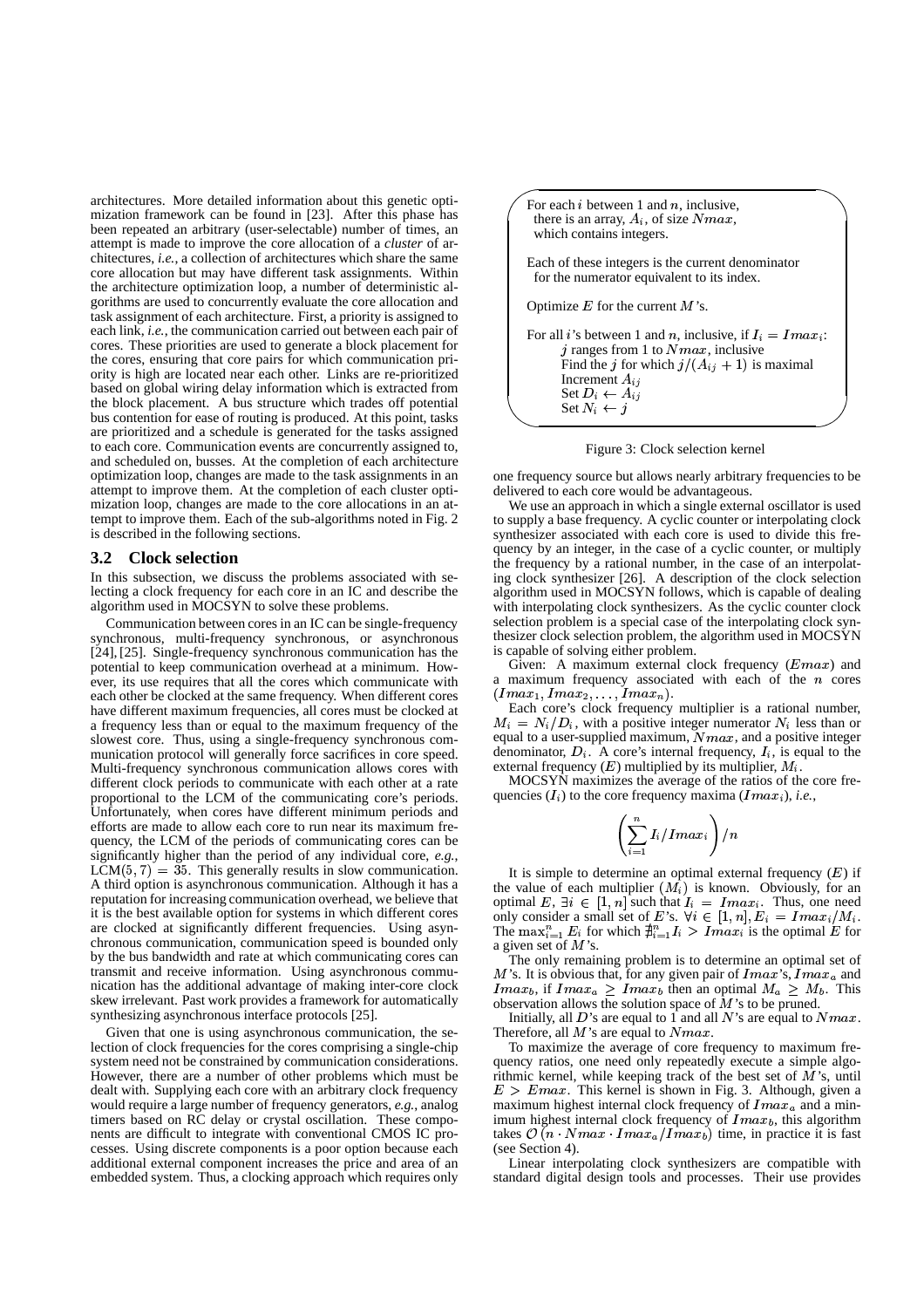a significant advantage: one can distribute a base global clock frequency which is well below the maximum local clock frequencies, thereby reducing power consumption in the global clock distribution net. However, interpolating clock synthesizers are more complicated than cyclic counters. In addition, they are likely to require more area [26]. If one chooses to use cyclic clock division counters, instead of linear interpolating clock synthesizers, the same clock selection algorithm is used. However,  $Nmax$  is set to 1.

#### **3.3 Initialization**

At the start of an optimization run, each cluster's core allocation is initialized. One of three initialization routines is randomly selected:

- 1. Add one core of a randomly selected type.
- 2. Add one core of each type.
- 3. Repeatedly add cores of random types until a random number (ranging from one to twice the number of core types) has been added.

MOCSYN ensures that there is at least one core capable of executing each type of task in the input task graphs. It checks each task and adds an appropriate core to the allocation if none of the cores currently in the allocation are capable of executing the task. Each architecture's tasks are assigned using the task assignment algorithm described in Section 3.4. The global temperature of the genetic algorithm is set to one. This temperature decreases during the run of the algorithm and is used to control the probability of making a core allocation or task assignment change which decreases the quality of a solution [23]. At the beginning of an optimization run, random changes are made. As time progresses, MOCSYN becomes greedier, making only those changes which result in an improvement in core allocation or task assignment quality. This property increases the probability that MOCSYN will escape local minima [27].

## **3.4 Core allocation and task assignment**

Core allocations are optimized by MOCSYN's genetic algorithm. The allocations change via crossover and mutation of the data structure which maintains the core allocations for each cluster of architectures. When mutation occurs, a core is added or removed from the core allocation. The probability of adding a core is equivalent to MOCSYN's global temperature, which gradually changes from one to zero during the run of the algorithm. This results in allocations being more likely to increase during the start of a run and more likely to be pruned near the end of a run. After removing a core, MOCSYN ensures that there is at least one core capable of executing each type of task present in the input task graphs using the method described in Section 3.3.

Core allocation crossover swaps portions of the core allocations of two clusters with each other. MOCSYN uses a novel method for selecting portions of the core allocations to be swapped. The probability of the allocations of two types of cores remaining together during a crossover, *i.e.*, the probability that both are swapped or that both are not swapped, is proportional to the similarity between the data describing the core types, *e.g.*, prices, execution time vectors, and power consumption vectors.

Task assignment mutation causes tasks to be reassigned to different cores. A task graph is randomly selected and a number of tasks within the graph are randomly selected for reassignment. The number of tasks to be reassigned is equivalent to the number of tasks in the task graph multiplied by the global temperature. For each task selected, a new core assignment is determined. A core's Pareto-rank is the number of other cores for which at least one property is inferior. First the properties of each core, when executing the given task, are used to determine the Paretoranks of all the cores capable of executing the task. Execution time, energy consumption, core area, and weight, a measure of the time required to execute the tasks already assigned to a core, are used in the Pareto-ranking process. An array of cores is sorted in order of increasing Pareto-rank. The core to which the selected task is re-assigned is determined by indexing into the sorted array by  $|(1 - \sqrt{flat\_rand})$  array\_size where flat rand is a uniform random variable ranging from [0, 1) and array size is the size of the sorted array of cores.

Task assignment crossover causes the task assignments of one or more task graphs to be swapped between two architectures. The probability of the task assignments of two task graphs remaining together during a crossover is proportional to the similarity between the data describing the task graphs, *e.g.*, periods and deadlines. A similar algorithm is used for both core allocation crossover and task assignment crossover.

#### **3.5 Link prioritization**

This subsection describes the algorithm used by MOCSYN to prioritize links. Communication priority is composed of two values: slack and communication volume. *Slack* is the difference between the earliest finish time and latest finish time of a task. Thus, it is the amount of time by which a task's execution can be delayed, from its earliest possible execution time, without causing any other tasks to miss their deadlines. Earliest finish times are computed by considering task execution times during a topological search of the task graph, starting from the node with no incoming edges. Latest finish times are computed by conducting a backward topological search of the task graph, starting from the nodes which have deadlines.

Task graph edges, which signify communication, have a slack equivalent to the average of the slacks of the tasks they connect. Link priority determination is conducted before block placement and bus topology generation. Therefore, it is not possible to take communication time into account during communication priority determination. Hence, at this stage, slack is only estimated. This problem is corrected later, during link re-prioritization. Communication volume is the quantity of communication which passes along a link. Link priority is a weighted sum of the reciprocals of the slacks of the task graph edges along it and its communication volume.

#### **3.6 Floorplan block placement**

This subsection describes the block placement algorithm used within MOCSYN's inner loop. This algorithm is based on previous work. Initially, a balanced binary tree of cores is formed, based on the priority of communication between core pairs. Accounting for the priority of communication between core pairs is an extension of the historical algorithm, which considered only the binary presence or absence of communication [28]. As a result, the time complexity of the partitioning algorithm is increased from  $\mathcal{O}(n^2)$  to  $\mathcal{O}(n^2 \log n)$  where *n* is the number of cores. Cores which are adjacent in the binary tree will be adjacent in the final block placement. After forming the binary tree, MOCSYN optimally determines the orientations of all of the cores such that the aspect ratio of the IC, *i.e.*, the ratio between width and height, does not exceed a value specified by the user. Under this condition, IC area is minimized. This algorithm is based on past work and takes  $\mathcal{O}(n \cdot \log n)$  time [29].

#### **3.7 Bus formation**

This subsection describes the algorithm used by MOCSYN to produce an arbitrary bus topology.

MOCSYN recalculates link priorities using an algorithm similar to that described in Section 3.5. The global wiring delay information extracted from the block placement, however, is used to estimate communication time during this calculation.

In Fig. 4, the core graph represents four cores (**A**, **B**, **C**, and **D**). The edges connecting pairs of cores represent communication, *i.e.*, no edges exist for core pairs between which there is no communication. The numeric labels on the edges denote the priority of the communication occurring between the connected cores. Thus, communication with a priority of seven occurs between core **A**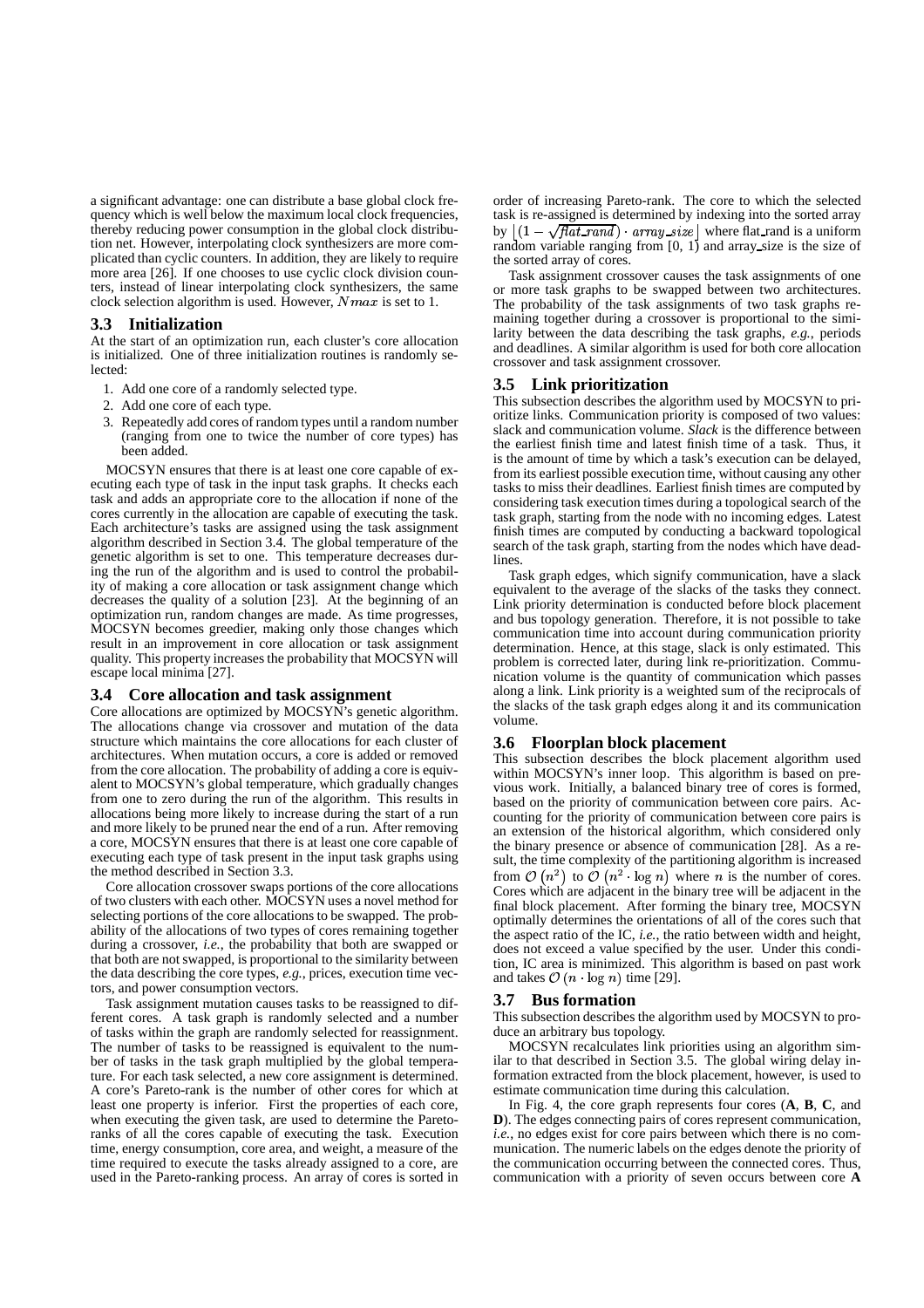

Figure 4: Bus formation

and core **D**. The first step of MOCSYN's bus formation algorithm converts this core graph into a link graph, as shown in Fig. 4. For every pair of cores between which communication occurs, a node with the priority equivalent to that pair's communication priority is added to the link graph. Link graph nodes which share at least one core are connected to each other with edges. Since core **A** communicates with core **B** with a priority of five, there is a node in the link graph, called **AB**, with a value of five. There is an edge between node **AB** and **AC** because they share core **A**. There is no edge between node **AB** and **CD** because they share no core.

The link graph is incrementally changed by merging the pair of nodes, between which there exists an edge and for which the sum of priorities is minimal, *i.e.*, less than the sum of the priorities of any other pair of nodes between which an edge exists. The new node's name is the set union of the merged nodes' names. The new node's priority is the sum of the priorities of the nodes merged to form it. Thus, when node **AC** is merged with node **CD** in bus graph 1, the resulting node has the name **ACD** and a priority of four (2 + 2). This algorithm is halted when the number of busses is less than or equal to a user-specified value.

After halting the bus formation algorithm, one is left with a bus graph in which each node represents a bus. Thus, in bus graph 2, there exists one global bus (**ABCD**) and one point-to-point link (**AD**). Note that the algorithm tends to form large common busses for multiple low-priority communications while producing smaller busses for high-priority communication. In this way, bus contention is reduced for high-priority communication while routing and multiplexing complexity is reduced for low-priority communication.

#### **3.8 Scheduling**

In this subsection, we describe the scheduling algorithm used in MOCSYN. Scheduling is NP-complete for distributed systems [8]. We, therefore, resort to a heuristic scheduling algorithm. MOCSYN uses a preemptive static critical path scheduling algorithm. The resulting schedule is static, *i.e.*, the time at which each event is carried out is computed by MOCSYN to determine whether or not hard deadlines are met by the schedule. Such guarantees are not possible, in general, when task priorities are allowed to vary during the operation of the synthesized architecture.

We assume that uniform buffers are distributed throughout the communication networks in order to minimize communication delay. The use of regularly distributed buffers reduces the dependency of delay on wire length from  $\mathcal{O}(len^2)$  to  $\mathcal{O}(len)$  where

*len* is wire length. Given the process parameters, and  $V_{DD}$ , optimal buffer spacing is calculated. This value is used to determine the RC delay between a pair of cores [30]. This value is divided by the bus width and multiplied by the number of digital voltage transitions to determine the delay for a communication event. Core execution time is equal to the number of execution cycles divided by the core's frequency.

MOCSYN targets multi-rate embedded systems. It ensures validity of schedules by scheduling copies of task graphs until the hyperperiod has been reached. It is, therefore, possible to have multiple task copies in the schedule for a single task specified in the input task graphs. When there are multiple copies of the same task graph, they are numbered in order of increasing start node earliest start time. Each copy's number is its *task graph copy number*. Task graphs may have periods which are less than the maximum deadline in the task graph. This makes it possible for the execution of multiple instances of the same task graph to overlap in time. MOCSYN handles this case correctly and is capable of interleaving tasks from different copies of the same task graph, as well as from different task graphs.

Before scheduling, MOCSYN assigns a priority to each task. This priority is the slack of the task. It differs from the slack computed in Section 3.5 because, at this point, a block placement has been generated. Thus, slack takes communication delay into account. Unfortunately, the effects of bus contention are unknown before scheduling is carried out.

When the scheduling algorithm begins, all tasks with no incoming edges are entered into a pending list which is sorted in order of decreasing slack. Ties are broken by ordering the tasks which share the same slack by increasing task graph copy number. Tasks are iteratively removed from the end of the pending list and scheduled. After a task is scheduled, tasks which are data-dependent upon it are checked to determine whether all of their dependencies have been satisfied. Tasks which pass this test are entered into the pending list and the pending list is sorted again before scheduling the next task.

Before scheduling an individual task,  $t$ , MOCSYN schedules all of its incoming edges, *i.e.*, communication events. Each edge is scheduled on a bus connecting the core to which  $t$  is assigned and the core to which  $t$ 's parent is assigned. When multiple busses are available, MOCSYN selects the bus upon which the communication event will complete at the earliest time. If either of the communicating cores does not have communication buffers, MOCSYN schedules the communication event to the unbuffered cores as well.

Every time a task is scheduled on a core, MOCSYN determines whether or not preemption is likely to result in an improved schedule. MOCSYN first tentatively schedules a task,  $t$ , to the earliest time slot on its core, which starts after its incoming edges have completed execution, and has a long enough duration to accommodate the task. MOCSYN then checks to see whether preempting the task,  $p$ , which is scheduled to the same processor as  $t$ , previous and adjacent to  $t$ , would result in a *net improvement*, where net improvement is defined as the  $-($ increase in finish time for  $p$ ) + (decrease in finish time for  $t$ ) – ( $t$  slack)+( $p$  slack). If preemption results in a net improvement, there is enough time available on the core processor before the next scheduled task, and preempting  $p$ does not change the times at which it communicates with tasks on other cores, then the preemption is carried out.

#### **3.9 Cost**

In this subsection, we describe the manner in which an architecture's costs are calculated. As mentioned before, MOCSYN optimizes architecture price, area, and power consumption under hard real-time constraints. An architecture is invalid if any task with a deadline violates that deadline. Power consumption is the sum of the energy consumptions of all of an IC's tasks executed on all its cores, throughout the hyperperiod, in addition to the energy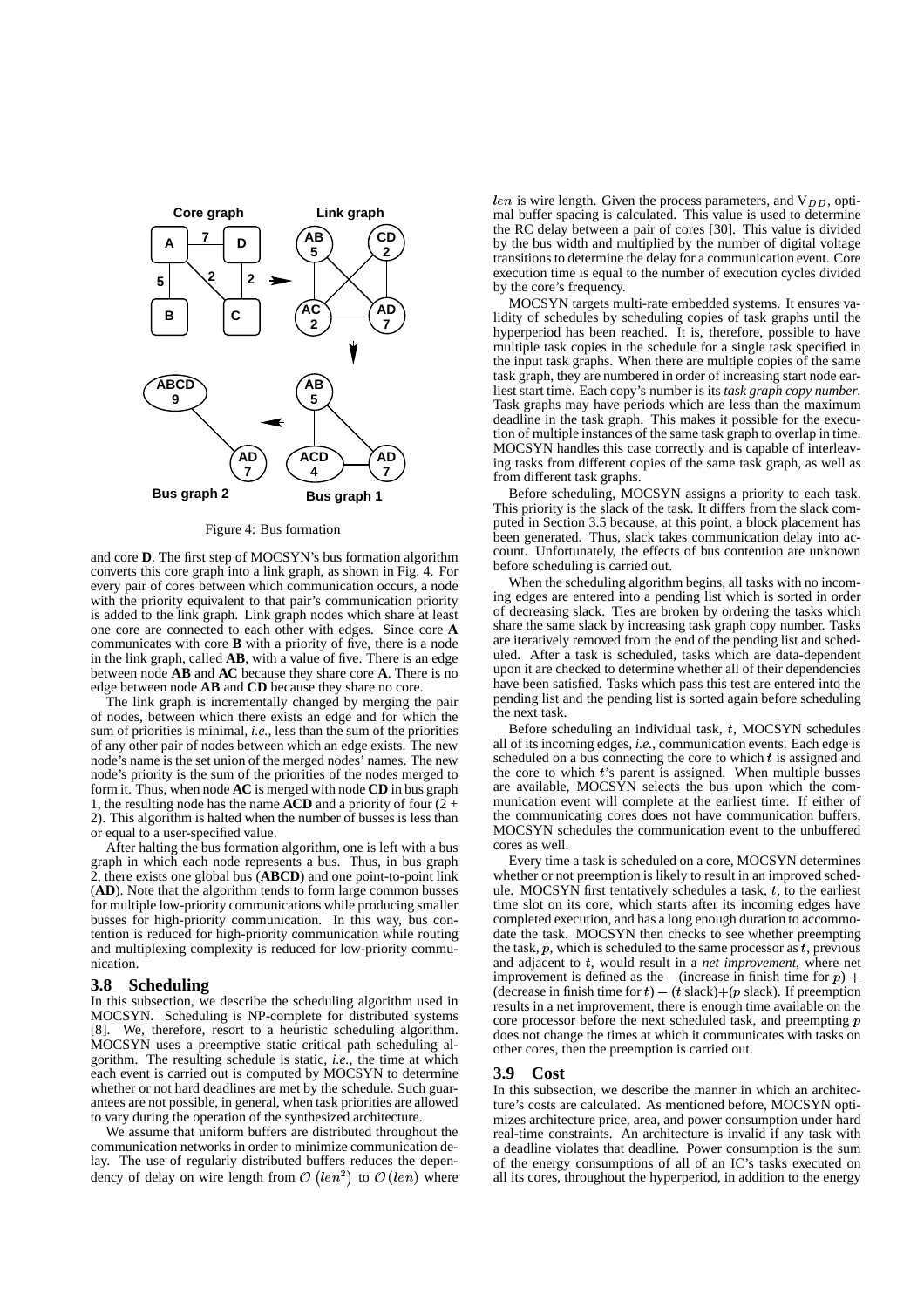consumed in the global clock distribution and communication networks, divided by the hyperperiod. As discussed in Section 3.8, we assume regularly spaced buffers in the global communication network. In addition, the clock network is assumed to be constructed with buffered segments. Leakage current is assumed to be negligible. This allows delay and energy consumption to be estimated as linear functions of wire length and transition count, with constant factors derived from the process parameters and  $V_{DD}$ . Ultimately, three such constant factors are computed: communication wire delay factor, communication wire energy factor, and clock energy factor. The energy consumed by the global clock network is determined by estimating the total wire length of this network, multiplying this value by the number of transitions occurring during a hyperperiod, and also multiplying by the clock energy factor. The wire length estimate is derived from a minimal spanning tree of the core positions in the block placement. This provides a conservative estimate on wire length. A Steiner tree may be used in the final post-optimization routing operation. However, computation of minimal Steiner trees is time-consuming (NP-complete). Hence, it is not used in inner-loop routing estimates. Energy consumption in the global communication networks is similarly computed. A separate minimal spanning tree is computed for each bus. The transitions required for the communication events occurring on each bus are used to compute the bus energy consumptions.

An architecture's price is the sum of the prices of all the cores on the IC plus the area-dependent price of the IC. The area of the IC is equivalent to the total rectangular area required for its block placement.

## **4 Experimental results**

In this section, we present experimental results demonstrating the effects of a number of algorithms employed within MOCSYN. Section 4.1 shows the results produced by the clock selection algorithm when run on an example. In Section 4.2, we empirically determine the influence of a number of MOCSYN's specialized algorithms. Section 4.3 shows the result of running MOCSYN on a number of examples in multiobjective optimization mode.

Previous co-synthesis systems do not target the single-chip synthesis problem. As a result, there is not a body of examples with which MOCSYN's performance can be compared. It is, however, possible to experimentally determine the effects of the algorithms comprising MOCSYN. The examples discussed below attempt to determine how clock selection, block placement, and bus topology generation affect the solution of the single-chip synthesis problem. The data used in these examples are available via anonymous FTP at ftp://ftp.ee.princeton.edu/pub/dickrp/MOCSYN.

## **4.1 Clock selection**

MOCSYN automatically selects clock frequencies for each core using the algorithm described in Section 3.2. In this subsection, we examine the results produced by this algorithm when run on an example problem.

In the interest of decreasing the power consumed in the global clock distribution network, one may reduce the frequency of the base clock. There is a trade-off between power consumption and execution time. However, this relationship is not linear. Fig. 5 shows the relationship between maximum reference clock frequency and the average proportion of maximum internal clock rates at which the cores are clocked for a set of eight cores, each of which has a random maximum internal frequency ranging from 2 to 100 MHz. Each sample point lies at the optimal reference clock frequency for a set of core multiplier values. The top solid line shows the average ratio of actual core frequencies to maximum core frequencies for linear interpolating clock synthesizers with a maximum numerator of eight. The bottom solid line corresponds to a cyclic counter clock divider. The dotted lines indicate the maximum ratio encountered before or at each frequency. The increase in power consumed by the clock reference frequency distribution network is approximately a linear function of frequency.



Figure 5: Clock selection quality as a function of external frequency

As shown in Fig. 5, the quality of the internal clock frequencies is a sub-linear function of reference clock frequency. If one were using an interpolating synthesizer with maximum numerator of eight for the cores in this example, choosing a maximum reference frequency greater than 100MHz would not result in a significant increase in execution speed but may have a negative impact on system power consumption.

## **4.2 Feature comparisons**

This subsection empirically shows the influence of a number of the core-based synthesis algorithms used in MOCSYN.

Table 1 shows the results of synthesizing a number of ICs using MOCSYN with various sets of features enabled. For these examples, price was optimized under hard real-time constraints. If multiobjective optimization were used, it would be difficult to compare the solutions produced by different versions of MOCSYN because each problem might have more than one solution (see Section 4.3). Each example in Table 1 is produced with the aid of TGFF [31], a randomized task graph and core generator which allows correlation between different attributes. The examples are multi-rate. Each contains six task graphs with an average of eight tasks each and a variability of seven tasks. For each task with a deadline, the deadline is equal to  $(depth + 1)$   $-7$ ,  $800\mu s$  where  $depth$  is the distance of a task, in nodes, from the start node of a task graph. Each communication event requires an average of 256 kilobytes, with a variability of 200 kilobytes, of data to be transferred. There are eight core types, each of which has an average price of 100 with a variability of 80. Each core has an average width and height of 6 mm and a width and height variability of 3 mm. The core maximum frequency average is 50 MHz with a variability of 25 MHz. Cores have buffered communication 92% of the time. Communication on cores requires an average of 10 nJ per cycle with a variability of 5 nJ per cycle. Tasks require an average of 16,000 cycles to execute with a variability of 15,000 cycles. Task preemption takes an average of 1,600 cycles with a variability of 1,500 cycles. Tasks dissipate an average of 20 nJ per cycle with a variability of 16 nJ per cycle. 57% of the core types are capable of executing any given task type. Communication wire delay factor, communication wire energy factor, and clock energy factor are calculated based on the  $0.25 \mu m$  process parameters given in the literature [32], with a  $V_{DD}$  of 2.0 V. Communication networks are assumed to be 32 bits wide. Wire delay and power consumption per  $\mu$ m per transition are calculated based on the use of a buffer separation distance which optimizes delay per  $\mu$ m. The maximum clock reference frequency is 200 MHz and the maximum interpo-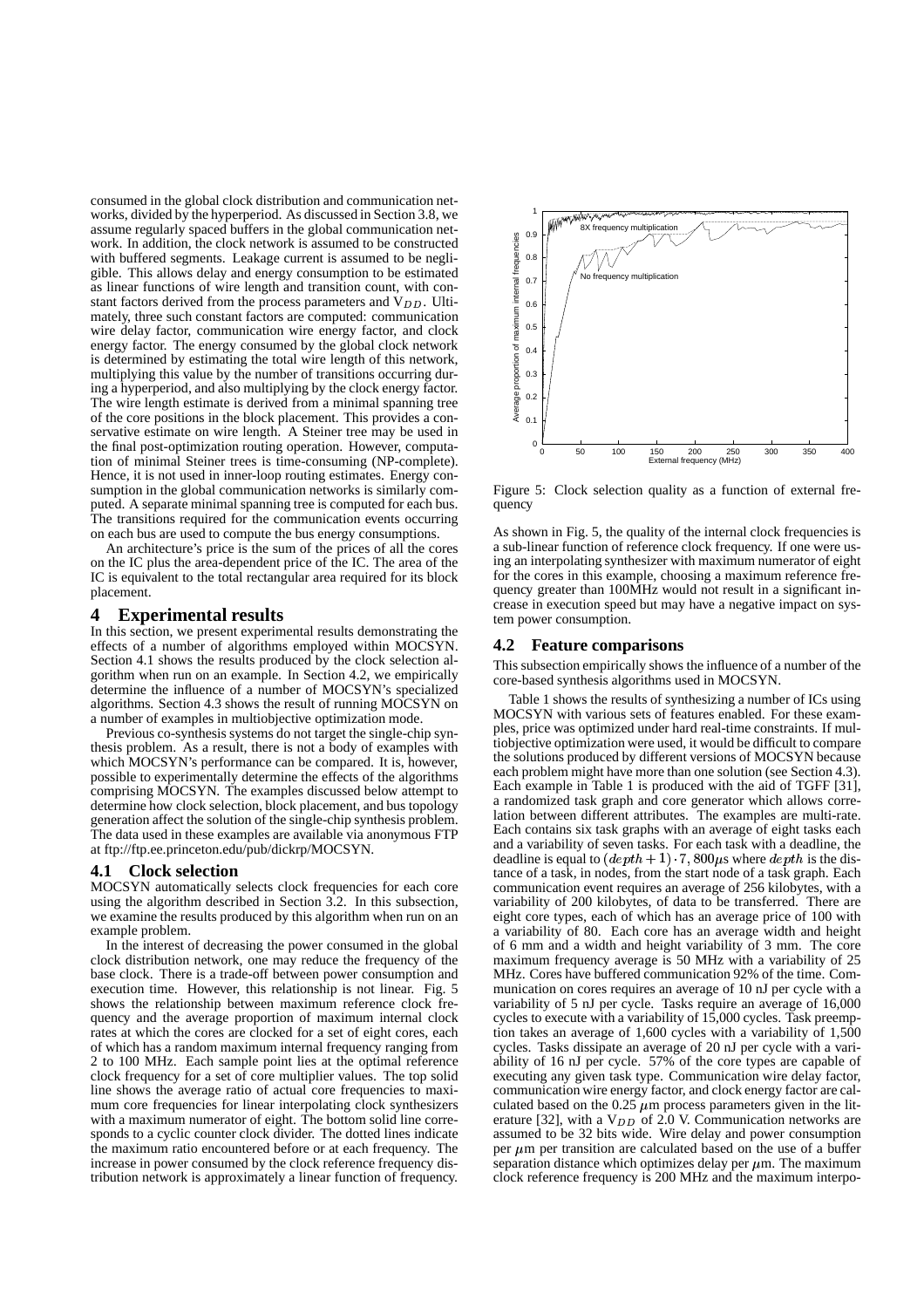| Example<br>bus<br>commun.<br>commun.<br>price<br>price<br>price<br>price<br>181<br>181<br>181<br>181<br>2<br>3<br>255<br>255<br>255<br>4<br>211<br>211<br>211<br>211<br>5<br>154<br>154<br>154<br>154<br>230<br>6<br>174<br>174<br>7<br>174<br>174<br>8<br>219<br>219<br>9<br>182<br>182<br>182<br>10<br>901<br>11<br>166<br>166<br>166<br>166<br>12<br>405<br>405<br>13<br>636<br>14<br>166<br>368<br>166<br>15<br>151<br>151<br>151<br>151<br>389<br>16<br>17<br>302<br>18<br>315<br>19<br>320<br>320<br>365<br>20<br>176<br>176<br>176<br>176<br>21<br>212<br>22<br>170<br>257<br>257<br>257<br>323<br>322<br>23<br>322<br>24<br>421<br>421<br>25<br>113<br>113<br>113<br>113<br>26<br>440<br>27<br>173<br>173<br>173<br>173<br>28<br>858<br>29<br>169<br>169<br>186<br>169<br>30<br>203<br>203<br>203<br>32<br>396<br>406<br>33<br>317<br>34<br>368<br>35<br>694<br>36<br>269<br>37<br>132<br>38<br>460<br>460<br>39<br>179<br>270<br>179<br>270<br>40<br>327<br>327<br>41<br>273<br>273<br>273<br>42<br>426<br>43<br>72<br>72<br>44<br>182<br>182<br>45<br>148<br>148<br>148<br>148<br>46<br>344<br>344<br>344<br>47<br>404<br>285<br>404<br>48<br>135<br>135<br>49<br>60<br>60<br>60<br>60<br>50<br>357<br>291<br>211<br>0<br>0<br>3<br><b>Better</b><br>0<br>Worse<br>0<br>26<br>31<br>24 | Worst-case<br>Best-case<br>Single |  |  |  |  |
|--------------------------------------------------------------------------------------------------------------------------------------------------------------------------------------------------------------------------------------------------------------------------------------------------------------------------------------------------------------------------------------------------------------------------------------------------------------------------------------------------------------------------------------------------------------------------------------------------------------------------------------------------------------------------------------------------------------------------------------------------------------------------------------------------------------------------------------------------------------------------------------------------------------------------------------------------------------------------------------------------------------------------------------------------------------------------------------------------------------------------------------------------------------------------------------------------------------------------------------------------------------------------------------------------|-----------------------------------|--|--|--|--|
|                                                                                                                                                                                                                                                                                                                                                                                                                                                                                                                                                                                                                                                                                                                                                                                                                                                                                                                                                                                                                                                                                                                                                                                                                                                                                                  | <b>MOCSYN</b>                     |  |  |  |  |
|                                                                                                                                                                                                                                                                                                                                                                                                                                                                                                                                                                                                                                                                                                                                                                                                                                                                                                                                                                                                                                                                                                                                                                                                                                                                                                  |                                   |  |  |  |  |
|                                                                                                                                                                                                                                                                                                                                                                                                                                                                                                                                                                                                                                                                                                                                                                                                                                                                                                                                                                                                                                                                                                                                                                                                                                                                                                  |                                   |  |  |  |  |
|                                                                                                                                                                                                                                                                                                                                                                                                                                                                                                                                                                                                                                                                                                                                                                                                                                                                                                                                                                                                                                                                                                                                                                                                                                                                                                  |                                   |  |  |  |  |
|                                                                                                                                                                                                                                                                                                                                                                                                                                                                                                                                                                                                                                                                                                                                                                                                                                                                                                                                                                                                                                                                                                                                                                                                                                                                                                  |                                   |  |  |  |  |
|                                                                                                                                                                                                                                                                                                                                                                                                                                                                                                                                                                                                                                                                                                                                                                                                                                                                                                                                                                                                                                                                                                                                                                                                                                                                                                  |                                   |  |  |  |  |
|                                                                                                                                                                                                                                                                                                                                                                                                                                                                                                                                                                                                                                                                                                                                                                                                                                                                                                                                                                                                                                                                                                                                                                                                                                                                                                  |                                   |  |  |  |  |
|                                                                                                                                                                                                                                                                                                                                                                                                                                                                                                                                                                                                                                                                                                                                                                                                                                                                                                                                                                                                                                                                                                                                                                                                                                                                                                  |                                   |  |  |  |  |
|                                                                                                                                                                                                                                                                                                                                                                                                                                                                                                                                                                                                                                                                                                                                                                                                                                                                                                                                                                                                                                                                                                                                                                                                                                                                                                  |                                   |  |  |  |  |
|                                                                                                                                                                                                                                                                                                                                                                                                                                                                                                                                                                                                                                                                                                                                                                                                                                                                                                                                                                                                                                                                                                                                                                                                                                                                                                  |                                   |  |  |  |  |
|                                                                                                                                                                                                                                                                                                                                                                                                                                                                                                                                                                                                                                                                                                                                                                                                                                                                                                                                                                                                                                                                                                                                                                                                                                                                                                  |                                   |  |  |  |  |
|                                                                                                                                                                                                                                                                                                                                                                                                                                                                                                                                                                                                                                                                                                                                                                                                                                                                                                                                                                                                                                                                                                                                                                                                                                                                                                  |                                   |  |  |  |  |
|                                                                                                                                                                                                                                                                                                                                                                                                                                                                                                                                                                                                                                                                                                                                                                                                                                                                                                                                                                                                                                                                                                                                                                                                                                                                                                  |                                   |  |  |  |  |
|                                                                                                                                                                                                                                                                                                                                                                                                                                                                                                                                                                                                                                                                                                                                                                                                                                                                                                                                                                                                                                                                                                                                                                                                                                                                                                  |                                   |  |  |  |  |
|                                                                                                                                                                                                                                                                                                                                                                                                                                                                                                                                                                                                                                                                                                                                                                                                                                                                                                                                                                                                                                                                                                                                                                                                                                                                                                  |                                   |  |  |  |  |
|                                                                                                                                                                                                                                                                                                                                                                                                                                                                                                                                                                                                                                                                                                                                                                                                                                                                                                                                                                                                                                                                                                                                                                                                                                                                                                  |                                   |  |  |  |  |
|                                                                                                                                                                                                                                                                                                                                                                                                                                                                                                                                                                                                                                                                                                                                                                                                                                                                                                                                                                                                                                                                                                                                                                                                                                                                                                  |                                   |  |  |  |  |
|                                                                                                                                                                                                                                                                                                                                                                                                                                                                                                                                                                                                                                                                                                                                                                                                                                                                                                                                                                                                                                                                                                                                                                                                                                                                                                  |                                   |  |  |  |  |
|                                                                                                                                                                                                                                                                                                                                                                                                                                                                                                                                                                                                                                                                                                                                                                                                                                                                                                                                                                                                                                                                                                                                                                                                                                                                                                  |                                   |  |  |  |  |
|                                                                                                                                                                                                                                                                                                                                                                                                                                                                                                                                                                                                                                                                                                                                                                                                                                                                                                                                                                                                                                                                                                                                                                                                                                                                                                  |                                   |  |  |  |  |
|                                                                                                                                                                                                                                                                                                                                                                                                                                                                                                                                                                                                                                                                                                                                                                                                                                                                                                                                                                                                                                                                                                                                                                                                                                                                                                  |                                   |  |  |  |  |
|                                                                                                                                                                                                                                                                                                                                                                                                                                                                                                                                                                                                                                                                                                                                                                                                                                                                                                                                                                                                                                                                                                                                                                                                                                                                                                  |                                   |  |  |  |  |
|                                                                                                                                                                                                                                                                                                                                                                                                                                                                                                                                                                                                                                                                                                                                                                                                                                                                                                                                                                                                                                                                                                                                                                                                                                                                                                  |                                   |  |  |  |  |
|                                                                                                                                                                                                                                                                                                                                                                                                                                                                                                                                                                                                                                                                                                                                                                                                                                                                                                                                                                                                                                                                                                                                                                                                                                                                                                  |                                   |  |  |  |  |
|                                                                                                                                                                                                                                                                                                                                                                                                                                                                                                                                                                                                                                                                                                                                                                                                                                                                                                                                                                                                                                                                                                                                                                                                                                                                                                  |                                   |  |  |  |  |
|                                                                                                                                                                                                                                                                                                                                                                                                                                                                                                                                                                                                                                                                                                                                                                                                                                                                                                                                                                                                                                                                                                                                                                                                                                                                                                  |                                   |  |  |  |  |
|                                                                                                                                                                                                                                                                                                                                                                                                                                                                                                                                                                                                                                                                                                                                                                                                                                                                                                                                                                                                                                                                                                                                                                                                                                                                                                  |                                   |  |  |  |  |
|                                                                                                                                                                                                                                                                                                                                                                                                                                                                                                                                                                                                                                                                                                                                                                                                                                                                                                                                                                                                                                                                                                                                                                                                                                                                                                  |                                   |  |  |  |  |
|                                                                                                                                                                                                                                                                                                                                                                                                                                                                                                                                                                                                                                                                                                                                                                                                                                                                                                                                                                                                                                                                                                                                                                                                                                                                                                  |                                   |  |  |  |  |
|                                                                                                                                                                                                                                                                                                                                                                                                                                                                                                                                                                                                                                                                                                                                                                                                                                                                                                                                                                                                                                                                                                                                                                                                                                                                                                  |                                   |  |  |  |  |
|                                                                                                                                                                                                                                                                                                                                                                                                                                                                                                                                                                                                                                                                                                                                                                                                                                                                                                                                                                                                                                                                                                                                                                                                                                                                                                  |                                   |  |  |  |  |
|                                                                                                                                                                                                                                                                                                                                                                                                                                                                                                                                                                                                                                                                                                                                                                                                                                                                                                                                                                                                                                                                                                                                                                                                                                                                                                  |                                   |  |  |  |  |
|                                                                                                                                                                                                                                                                                                                                                                                                                                                                                                                                                                                                                                                                                                                                                                                                                                                                                                                                                                                                                                                                                                                                                                                                                                                                                                  |                                   |  |  |  |  |
|                                                                                                                                                                                                                                                                                                                                                                                                                                                                                                                                                                                                                                                                                                                                                                                                                                                                                                                                                                                                                                                                                                                                                                                                                                                                                                  |                                   |  |  |  |  |
|                                                                                                                                                                                                                                                                                                                                                                                                                                                                                                                                                                                                                                                                                                                                                                                                                                                                                                                                                                                                                                                                                                                                                                                                                                                                                                  |                                   |  |  |  |  |
|                                                                                                                                                                                                                                                                                                                                                                                                                                                                                                                                                                                                                                                                                                                                                                                                                                                                                                                                                                                                                                                                                                                                                                                                                                                                                                  |                                   |  |  |  |  |
|                                                                                                                                                                                                                                                                                                                                                                                                                                                                                                                                                                                                                                                                                                                                                                                                                                                                                                                                                                                                                                                                                                                                                                                                                                                                                                  |                                   |  |  |  |  |
|                                                                                                                                                                                                                                                                                                                                                                                                                                                                                                                                                                                                                                                                                                                                                                                                                                                                                                                                                                                                                                                                                                                                                                                                                                                                                                  |                                   |  |  |  |  |
|                                                                                                                                                                                                                                                                                                                                                                                                                                                                                                                                                                                                                                                                                                                                                                                                                                                                                                                                                                                                                                                                                                                                                                                                                                                                                                  |                                   |  |  |  |  |
|                                                                                                                                                                                                                                                                                                                                                                                                                                                                                                                                                                                                                                                                                                                                                                                                                                                                                                                                                                                                                                                                                                                                                                                                                                                                                                  |                                   |  |  |  |  |
|                                                                                                                                                                                                                                                                                                                                                                                                                                                                                                                                                                                                                                                                                                                                                                                                                                                                                                                                                                                                                                                                                                                                                                                                                                                                                                  |                                   |  |  |  |  |
|                                                                                                                                                                                                                                                                                                                                                                                                                                                                                                                                                                                                                                                                                                                                                                                                                                                                                                                                                                                                                                                                                                                                                                                                                                                                                                  |                                   |  |  |  |  |
|                                                                                                                                                                                                                                                                                                                                                                                                                                                                                                                                                                                                                                                                                                                                                                                                                                                                                                                                                                                                                                                                                                                                                                                                                                                                                                  |                                   |  |  |  |  |
|                                                                                                                                                                                                                                                                                                                                                                                                                                                                                                                                                                                                                                                                                                                                                                                                                                                                                                                                                                                                                                                                                                                                                                                                                                                                                                  |                                   |  |  |  |  |
|                                                                                                                                                                                                                                                                                                                                                                                                                                                                                                                                                                                                                                                                                                                                                                                                                                                                                                                                                                                                                                                                                                                                                                                                                                                                                                  |                                   |  |  |  |  |
|                                                                                                                                                                                                                                                                                                                                                                                                                                                                                                                                                                                                                                                                                                                                                                                                                                                                                                                                                                                                                                                                                                                                                                                                                                                                                                  |                                   |  |  |  |  |
|                                                                                                                                                                                                                                                                                                                                                                                                                                                                                                                                                                                                                                                                                                                                                                                                                                                                                                                                                                                                                                                                                                                                                                                                                                                                                                  |                                   |  |  |  |  |
|                                                                                                                                                                                                                                                                                                                                                                                                                                                                                                                                                                                                                                                                                                                                                                                                                                                                                                                                                                                                                                                                                                                                                                                                                                                                                                  |                                   |  |  |  |  |
|                                                                                                                                                                                                                                                                                                                                                                                                                                                                                                                                                                                                                                                                                                                                                                                                                                                                                                                                                                                                                                                                                                                                                                                                                                                                                                  |                                   |  |  |  |  |
|                                                                                                                                                                                                                                                                                                                                                                                                                                                                                                                                                                                                                                                                                                                                                                                                                                                                                                                                                                                                                                                                                                                                                                                                                                                                                                  |                                   |  |  |  |  |
|                                                                                                                                                                                                                                                                                                                                                                                                                                                                                                                                                                                                                                                                                                                                                                                                                                                                                                                                                                                                                                                                                                                                                                                                                                                                                                  |                                   |  |  |  |  |
|                                                                                                                                                                                                                                                                                                                                                                                                                                                                                                                                                                                                                                                                                                                                                                                                                                                                                                                                                                                                                                                                                                                                                                                                                                                                                                  |                                   |  |  |  |  |
|                                                                                                                                                                                                                                                                                                                                                                                                                                                                                                                                                                                                                                                                                                                                                                                                                                                                                                                                                                                                                                                                                                                                                                                                                                                                                                  |                                   |  |  |  |  |
|                                                                                                                                                                                                                                                                                                                                                                                                                                                                                                                                                                                                                                                                                                                                                                                                                                                                                                                                                                                                                                                                                                                                                                                                                                                                                                  |                                   |  |  |  |  |
|                                                                                                                                                                                                                                                                                                                                                                                                                                                                                                                                                                                                                                                                                                                                                                                                                                                                                                                                                                                                                                                                                                                                                                                                                                                                                                  |                                   |  |  |  |  |

Table 1: Feature comparisons

lating clock synthesizer numerator is eight. For each example, the same parameters are given to TGFF and MOCSYN. Only the random seed given to TGFF is varied, to produce different examples based on the same parameters.

The bottom two rows in Table 1 display the number of solutions which are superior and the number of solutions which are inferior to those produced by MOCSYN with all its features turned on. The first column in Table 1 shows the random seed given to TGFF to generate the corresponding example. The second column shows the price of solutions produced by MOCSYN when carrying out block placement-based wire delay estimations and using up to eight busses organized to reduce bus contention. Empty price entries indicate examples for which no solution was found. Example 11 is omitted from Table 1 because no solution was ever found for them. Note that there is no guarantee that solutions exist for all of the problems produced by TGFF. Each of the examples in this section took less than two minutes to complete on a 200 MHz Pentium Pro running Linux.

The third column shows the price of solutions under the assumption that the distance in the block placement between each pair of cores is equal to the maximum distance between any pair of cores. Although this estimate may appear conservative, it is not possible to derive a tight bound on the maximum separation between any pair of cores without carrying out block placement in the inner loop. Thus, in practice, this estimate would probably be even more conservative if an inner-loop block placer were not available. Using worst-case communication delay assumptions never resulted in superior results to block placement-based communication delay assumptions. However, MOCSYN's performance with block placement based communication delay estimates was superior to its performance with worst-case estimates for 26 examples, many of which were unsolvable when the worstcase communication delay assumption was used.

The fourth column shows the price of solutions which result from carrying out optimization under the assumption that communication events take almost no time. After the optimization run is complete, solutions which are invalid due to unschedulability are eliminated. Best-case communication delay estimates never resulted in an improvement in solution quality over block placementbased communication delay estimates. However, the use of block placement-based communication delay estimates resulted in superior solutions for 31 of the examples.

The fifth column shows the price of solutions which result from allowing MOCSYN to carry out block placement in the inner loop to accurately estimate communication delay but allowing only a global bus to be used, instead of an arbitrary priority-based topology of up to eight busses. For three examples, this approach actually resulted in an improvement over the solutions produced when allowing up to eight busses. For these examples, there was a valid solution which contained only two or three cores, thereby reducing the amount of off-core communication. The availability of a large number of busses reduced bus contention, making it practical to use a larger number of cores. However, when only one bus was available, it became essential to minimize communication in order to minimize bus contention. Thus, with only one bus, MOCSYN was forced to concentrate its optimization efforts on solutions with allocations containing only a few cores. For a couple of examples, this focussed exploration of the solution space paid off. However, there is no guarantee that a solution with a small number of cores exists. Thus, for 24 examples, being forced to concentrate on solutions with a small number of cores resulted in inferior solutions to those produced when eight busses were available, or no solution at all. In general, the features employed by MOCSYN to synthesize core-based systems result in superior performance to simpler approaches.

## **4.3 Multiobjective optimization**

In this subsection, the results of using MOCSYN to conduct multiobjective optimization on a number of examples are presented. When MOCSYN is run in multiobjective optimization mode, it produces a set of solutions, each of which is superior, in some way, to at least one other solution. Table 2 shows the sets of solutions produced for ten examples. These are produced with the aid of TGFF. They use the same parameters as the examples in Section 4.2 with one exception: the average number of tasks in each task graph is related to the example number  $(ex)$  in the following manner:  $1 + ex$  2. Thus, the six task graphs in Example 10 each has an average of 21 tasks. The variability in the number of tasks in each task graph is always one less than the average number of tasks in each task graph. MOCSYN took less than seven minutes when run on each of these examples. For some of the examples, MOCSYN found numerous solutions which trade off price, area,